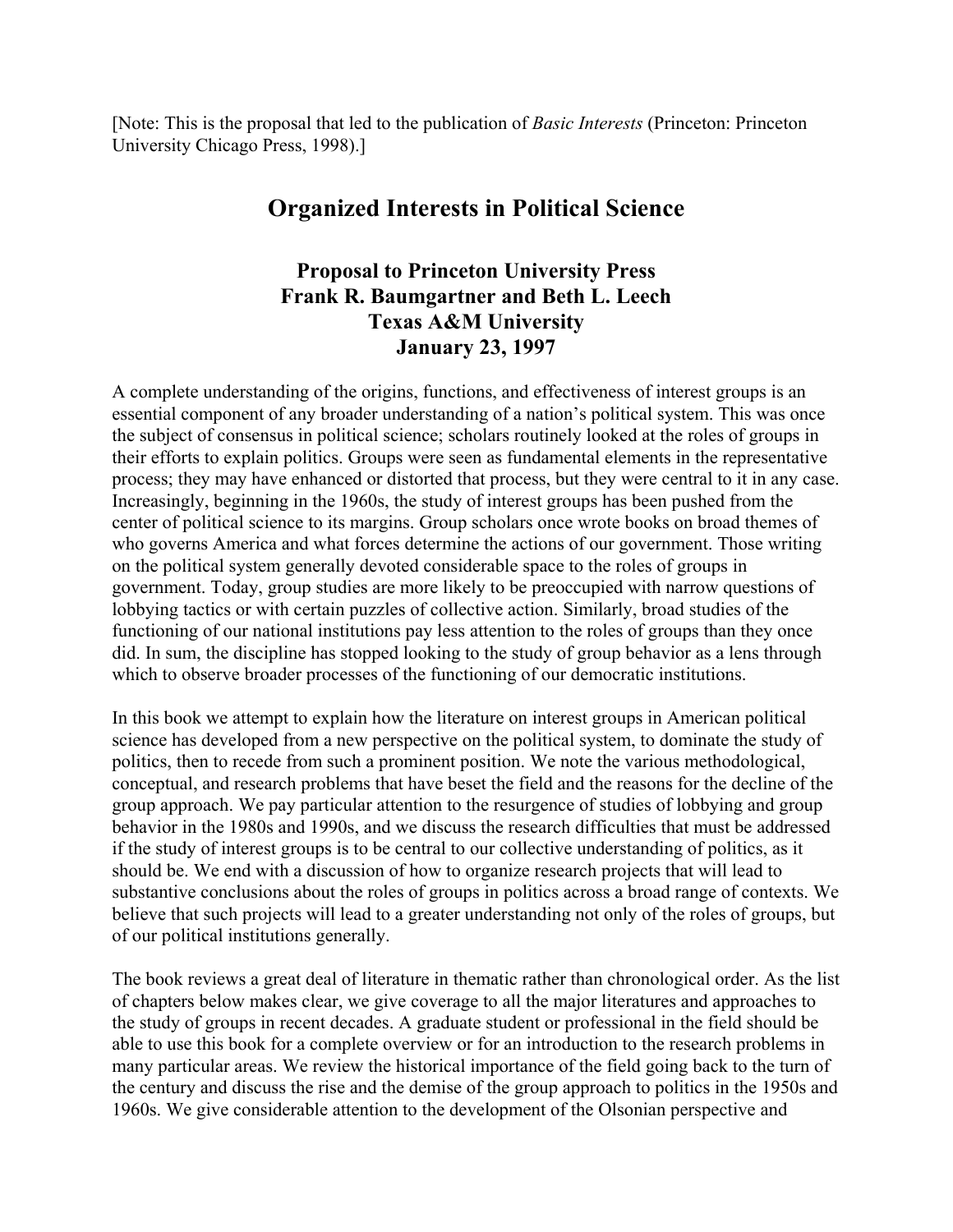subsequent literature on collective action. We discuss both the large-scale surveys of interest groups conducted in the 1980s and the myriad studies of group lobbying efforts, PAC contributions, and other lobbying tactics based on smaller scale projects. The book reviews formal, statistical, and qualitative works in political science, as well as samplings of works from sociology and economics. In sum, we cover a lot of ground. This breadth of coverage is designed to provide the perspective needed for a reader to reach conclusions about the state of the literature.

In each of these discussions, we base our analysis generally on the works of scores of authors. We ask what the approach has contributed to our accumulated base of knowledge, what questions have not been addressed, what questions effectively have been put to rest, what questions remain the subject of controversy, and what explains the choice of each generation's research agenda. In general, our assessment corresponds with those of others who have attempted to review the state of the field: Interest-group studies have not lived up to the hopes of their authors in providing a perspective that could inform our understandings of the broader political system. Older works suffered from a variety of methodological problems; newer works often focus on issues that are so narrowly defined that they sacrifice importance for tractability. Even the accumulation of dozens of lobbying studies in past years has not improved our understandings of important questions about group tactics and influence because the studies have been designed with little concern for generalizability or comparability.

Our assessment is based on a broad review of published research in a range of fields and on the judgments of others who have published reviews of parts of this literature. We attempt to explain not only what is the current state of the art, but also how it got this way, and most importantly what should be done about it. Within studies of lobbying and government relations, we note the inability of scholars to design projects that combine attention to many groups with attention to many instances of group lobbying. The result has been either broad surveys of group behavior in general, or highly specific studies of group behavior in potentially idiosyncratic cases. We discuss the means by which scholars in the field can organize research projects in a more fruitful manner.

The book is designed for an audience of professionals working in the field and for graduate students and others seeking a broad review of the literature associated with interest groups. It may also be useful for advanced undergraduate students whose instructors are willing to have their students think about how literatures develop, how scholarly research agendas are set, and what impacts these agendas have on the state of knowledge and eventually the impact of a given field. The presentation is discursive; there are few tables or figures, though on several occasions we make use of examples from publicly available datasets to illustrate points. The bibliography is extensive and should be a useful resource by itself. The book should be especially useful for graduate students considering topics for research or for professionals in the field considering the organization of new research projects. We hope that our broad literature reviews and our analyses of strengths and weaknesses in the field will cause those active in the field to think seriously about how future projects should be organized.

There are no similar books in the area. David Garson's 1978 book comes perhaps the closest in style since it included a review of a huge range of studies. Our book is similar in its critical and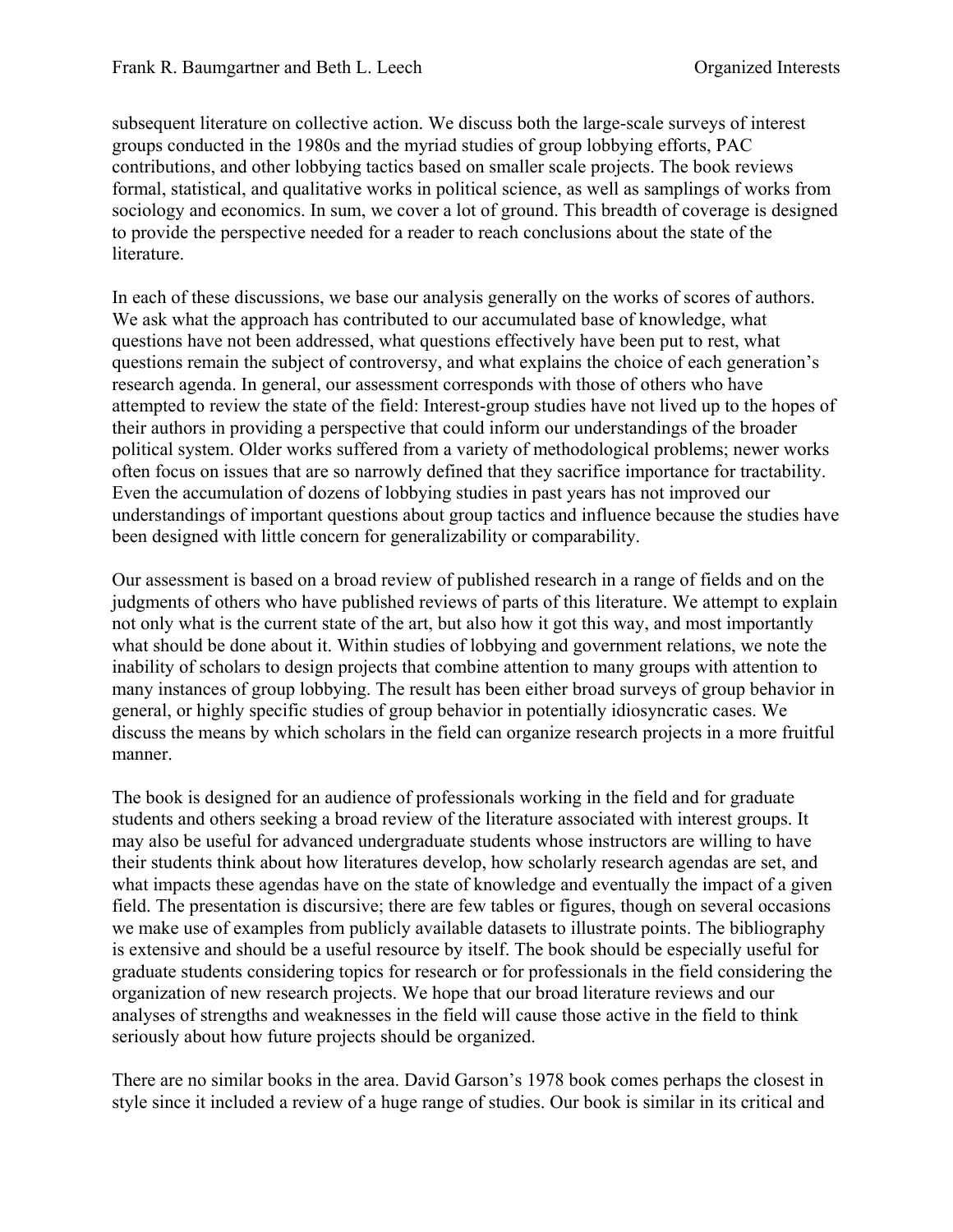analytic approach, but we propose a positive set of solutions to the problems that we note. The readership of this book should be broader than that of Garson as well, since we attempt to discuss some broad disciplinary trends, explaining not only what the problems are but why the literature developed as it did. Jeffrey Berry's textbook on interest groups reviews some material similar to ours, as does John Wright's recent book on groups in Congress, but ours is much less concerned with an overview of what groups do and much less suitable as an undergraduate text. Rather than focus as Berry does on what groups have done in politics, we focus on what political scientists have done with the study of groups. Jack Walker's or Kay Schlozman and John Tierney's books combined the reporting of a broad survey of group activities with a treatment that allowed their books to be used as texts as well. Ours has no original data collection associated with it as those books do, but rather focuses exclusively on a discussion of the state of the literature.

The book concludes with a discussion of the need for research projects that combine attention to the activities of large numbers of groups with attention to the contexts of their behaviors. The purpose of the book is not to present this new research approach, but to demonstrate the need for it through a substantial review of what has been tried, what progress has been made, what questions have been avoided, and what contradictions remain in the literature. Some of our comments have been presented in conference papers (1996 Midwest meetings; 1996 APSA meetings) and in an exchange published in the 1996 AJPS. The book goes well beyond those previous works in its scope. It differs from the AJPS exchange in four important ways: It covers a much broader range of issues dealing with the study of groups; it focuses on no single author or set of authors in particular; it deals with works of all methodological approaches, discussing the merits and drawbacks of each approach; and it proposes remedies for the difficulties that we note in the literature.

We expect this to be the first of two books in this area. The second book, based on Beth Leech's dissertation, should be available in approximately two years, and will report on the results of a survey of Washington interest groups that Ms. Leech has been conducting with National Science Foundation support during the 1995 to 1997 academic years. That book will put into practice many of the elements that we propose here. We envision this set of two books to have some impact on the future research agendas of scholars working in the field, and we hope to convince others that our proposals to link the study of lobbying with the collection of data on a range of contexts of lobbying are not only improvements on the state of the art, but are entirely feasible as well.

## **Chapter Outlines**

**Ch. 1. Introduction.** This chapter reviews the roles of interest groups in politics and in political science, notes the contradictory philosophical stances that scholars and thinkers have taken towards the roles of groups in politics, and reviews the current state of the field. This review relies largely on the efforts of others, but organizes their collective interpretations to divide the field into three areas: Areas of advance, where substantial progress has been made; areas of avoidance, where for various reasons not much research has yet been done; and areas of confusion, where substantial efforts have not led to the type of consensus in conclusions that one might hope. We summarize with a puzzle: How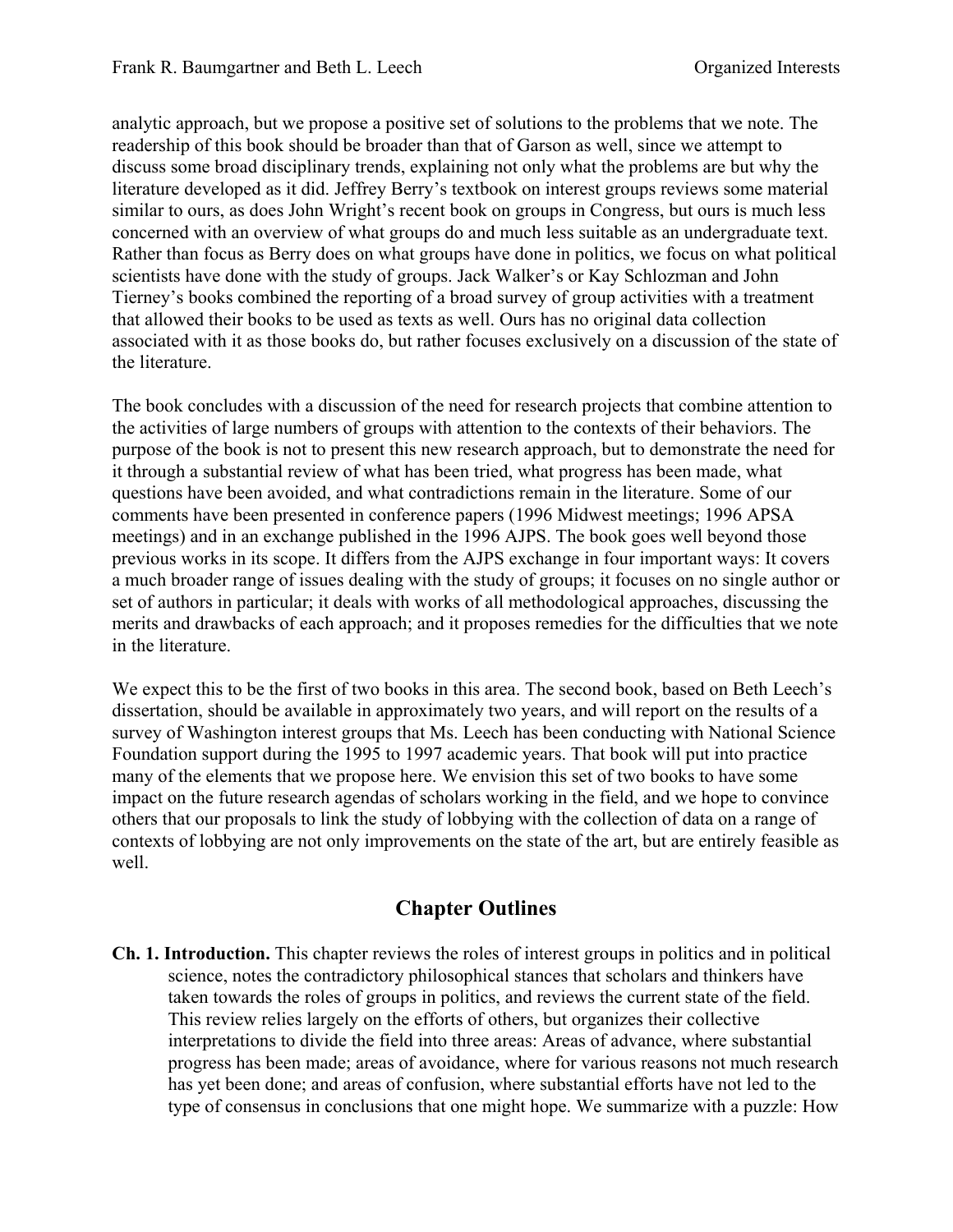can a literature grow without accumulating? After laying out the puzzle, we discuss our solution: The organization of research projects that include systematic attention to the context of group behaviors.

- **Ch. 2. Barriers to Accumulation.** This chapter reviews a series of surprising ambiguities in the study of interest groups. Scholars have not agreed on even the simplest of definitions: What is an interest? What is an interest group? What is membership? What is lobbying? What is influence? What is an issue? What is the normative concern? We conclude with a discussion of the lack of theoretical coherence that has led to the diverse usages we note in the chapter, and we note how these divergent interests make it unlikely that the literature will accumulate on its own.
- **Ch. 3. The Rise and Decline of the Group Approach.** This chapter reviews the dramatic rise and the precipitous decline of the "group approach to politics." It notes the build-up of the pluralist and group-centered approach to the study of politics; the progress that this literature represented over previous literatures based on constitutional formalism; and goes through the reasons for the demise of the approach. These include disputes about its character as either a normative or empirical enterprise; its status as a theory or as merely a school or perspective; increasing criticisms that it was empirically inadequate as social movements rose in the 1950s and 1960s; problems of measuring power and influence; and findings of limited group impact in surveys of groups in the 1960s.
- **Ch. 4. Collective Action and the New Literature on Groups.** This chapter reviews the development of a new literature on groups in the wake of the decline of the pluralist perspective and with the publication of Olson's *Logic of Collective Action* in 1965. We review the importance of Olson's work both in providing a critique of the previous perspective and in providing a set of new research questions for others to answer. We note characteristic elements of research conducted in the Olsonian perspective, including a tendency to focus on individual behavior rather than on social contexts or groups; an ambiguous point of reference that rendered many empirical questions unanswerable, such as whether a given level of mobilization constitutes support or a challenge to the theory of collective action; and a tendency to isolate group lobbying behavior from its social context. We review the range of applications of the collective action approach in political science and the range of solutions that authors have noted. We conclude with a discussion of the trade-off between tractability and the accumulation of results in a literature. The new literature on groups has focused on designing projects with considerable analytic clarity, sophisticated measurements and analysis, but with less attention to external generalizability or comparability. These trends help explain the difficulties in drawing conclusions from the mass of accumulated studies that we noted in chapter 1. Scholars collectively have been engaged in a form of collective action dilemma of their own: Each would benefit from others adopting designs that ensure comparability, but each notes that their own projects are easier to organize without such concern.
- **Ch. 5. Bias and Diversity in the Interest-Group System.** This chapter changes focus to note the efforts of scholars to evaluate the group system as a vehicle for popular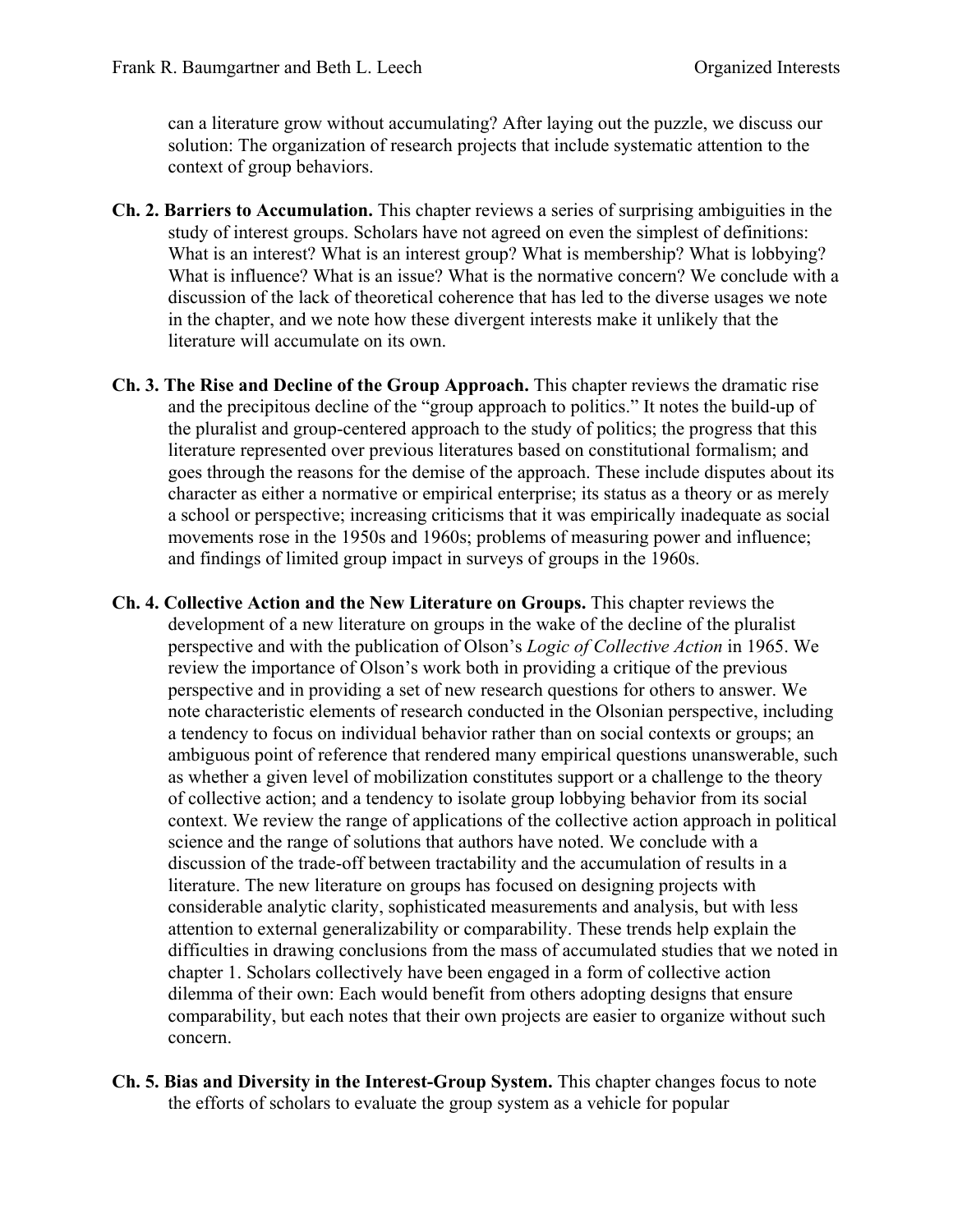representation. We review findings of studies at both the mass level, based on surveys of the public, and at the elite level, based on reviews of the types of groups active in Washington. We discuss the degree to which scholars have noted important biases in participation through groups, as well as the remarkable diversity of organized interests that have been found.

- **Ch. 6. The Dynamics of Bias.** This chapter notes that efforts to evaluate bias and diversity in the group system, introduced in chapter 5, must be tempered by a realization that these vary dramatically over time, across policy domains, and from issue to issue. We note the growth and changes in the Washington lobbying community through a review of groups listed in the *Encyclopedia of Associations*, in Jack Walker's surveys in the 1980s, and in books attempting such enumerations in the 1920s, 1940s, 1960s, and 1980s. We review the evidence on surges and declines in business advantage in Washington and we note how important changes have affected the composition of the group system over time. Next, we discuss the trend toward an increasingly complex group system, as issue networks and advocacy coalitions have become more common, replacing the previously more stable policy subsystems. Finally, we note the degree to which efforts at evaluating the bias and diversity of the group system must be based on individual cases of policymaking. The broad generalizations that we make concerning who is represented may or may not reflect what goes on as particular issues are debated in government.
- **Ch. 7 . Building a Literature on Lobbying, One Case-Study at a Time.** Interest-group lobbying behavior has been studied primarily in two ways: Broad-based surveys (the subject of Ch. 8), and studies of particular policy issues. In this chapter we review studies of groups in particular issue contexts, both those based on qualitative description and those based on statistical analyses. We cover a wide range of studies, and note two common problems that prevent us from reaching firm conclusions about interest-group behavior. First, the cases are difficult to compare for reasons discussed in Ch. 2: There is no common theoretical framework; definitions of basic variables are subject to dispute; and measurement techniques are inconsistent across studies. Second, the search for analytic simplicity has led to wildly unrealistic models, in which Washington is populated by two lobbyists and a legislator. We discuss the importance of coalitions, mimicry, and signaling in the world of lobbying, and why these require more complex models than are often offered. We review the difficulties in drawing conclusions from the case-study literature on lobbying caused by these problems of generalizability and realism.
- **Ch**. 8**. Generalizing About Lobbying Behavior.** In this chapter we review the series of broadbased surveys of interest groups and lobbyists that have followed Lester Milbrath's ground-breaking survey in the late 1950s. Although the study of lobbying behavior is fraught with contradictions, many of the findings from these surveys have proved quite robust, both across time and across sampling frames. One of the points of agreement is that groups generally use many tactics and are active in many different issue areas. This finding, ironically, makes it difficult to conclude much more about lobbying behavior based on survey research. Most surveys ask groups to generalize about their activities across a number of issues. Since groups are active in many areas and in many issues,